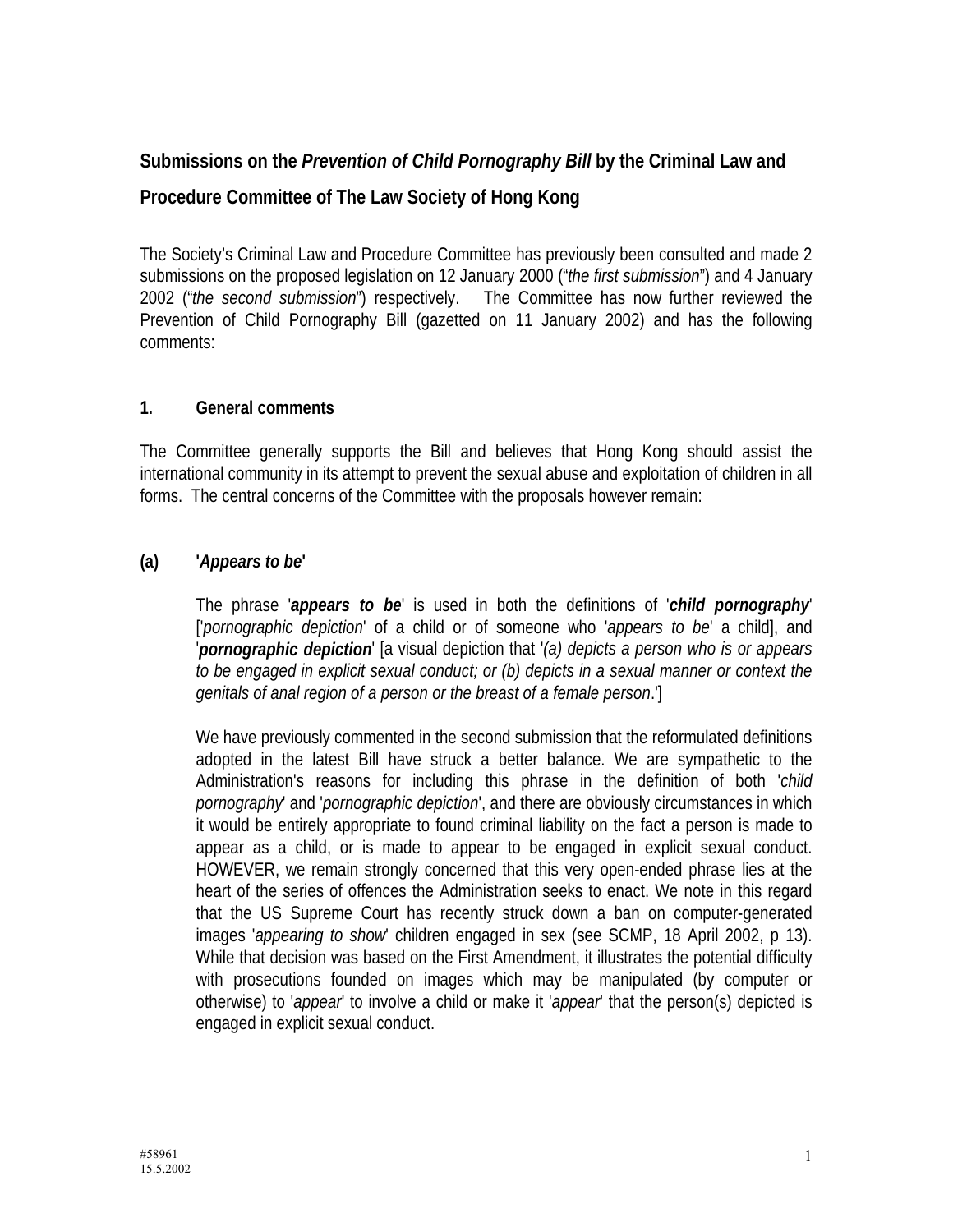### **(b) Mental element**

 We remain concerned at the Administration's preference for drafting offences in this Bill without expressly addressing the policy question whether these new offences require proof of any mental element by the defendant. It seems to be the intent of the Administration that the offences should be established merely upon proof of the conduct specified in the proposed offences, effectively making them strict liability offences. This is evidenced by the defences proposed, which would oblige a defendant to establish certain matters to avoid liability, including for example under THE proposed section 4(2), that he or she '*did not know*' nor have reasonable cause to suspect, that child pornography was in fact child pornography.

 Our concern at this approach is twofold. First, we query whether these offences need to impose strict liability, if that is the intent of the Administration. Second, we consider it bad law-making for the Administration to leave it to the courts to decide how to interpret these offences at a later date. Recent case law in the UK dealing with sexual offences and honest belief has cast considerable doubt on the present approach of the HK courts to '*halfway house*' defences (such as '*mistaken belief*') to strict liability offences. This concern relates not only to the new offences proposed in the Bill, but also applies as regards the interpretation of those existing sexual offences intended to be included in the list of offences to be given extra-territorial effect under clause 16 of the Bill. We consider it unacceptable for the Administration to push for the enactment of new offences and the extension of jurisdiction in relation to existing offences without clearly addressing this issue. In saying this, we acknowledge that the proposals do expressly deal with this policy issue in several instances, e.g. section 4(5): this requires any belief to be based on '*reasonable grounds*', but (unlike the recent UK case law) requires the defendant to '*establish*' the matters specified.

## **(c) Reciprocity re extra-territorial offences**

 We remain concerned that the Administration does not propose a reciprocity requirement as a condition of giving extra-territorial effect under clause 16 to the listed sexual offences, i.e. does not require the prohibited act to be unlawful in the place where it takes place.

 Different jurisdictions have approached this issue differently, some requiring reciprocity (e.g. UK), others not so (e.g. Australia). In the absence of a reciprocity requirement, the fact that, for instance, the age of consent might be lower in the jurisdiction where the alleged offence takes place will be irrelevant to liability in HK. Instead, it is sufficient that the conduct would amount to an offence against HK law if committed in HK.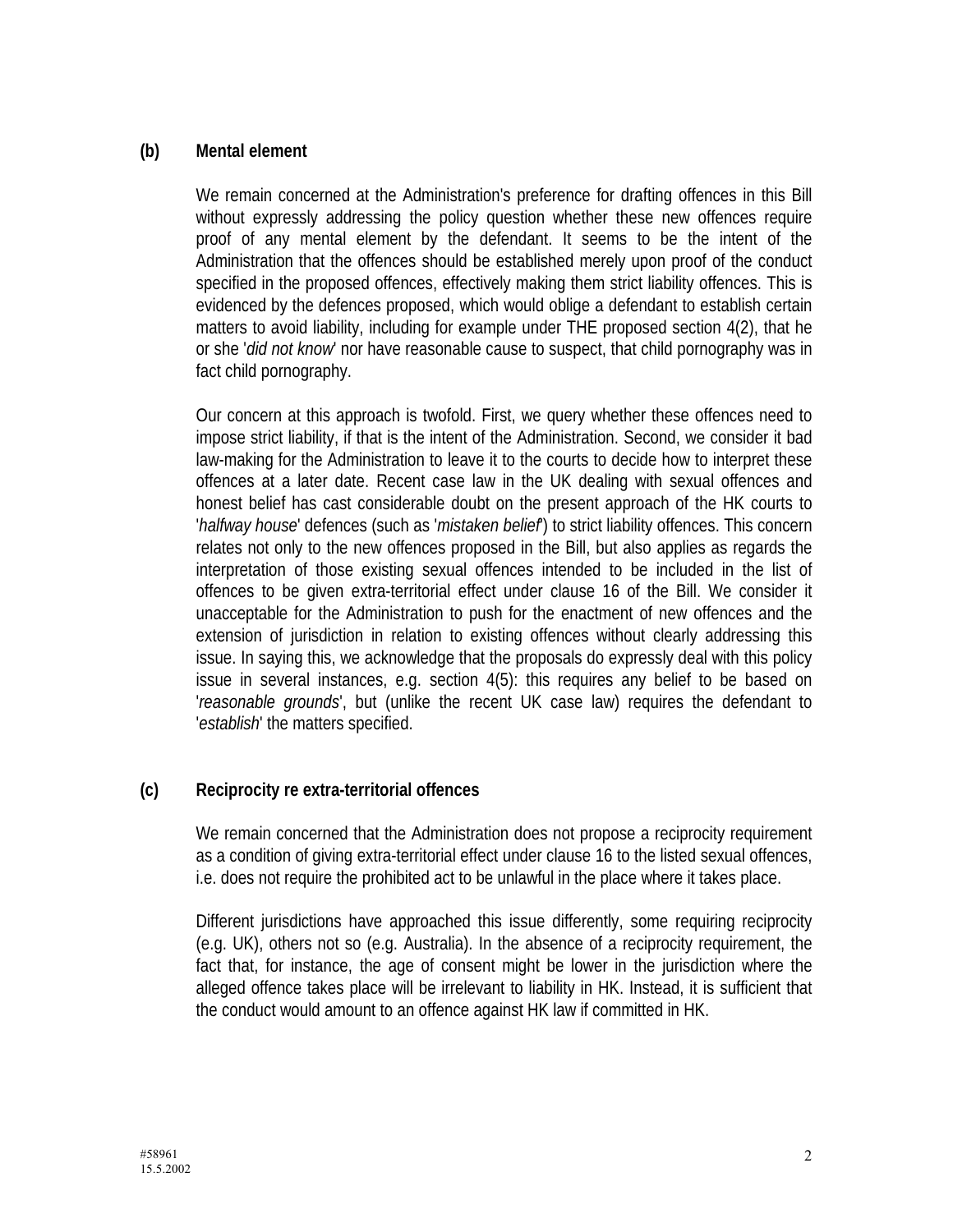In the absence of any clear evidence that HK citizens present a significant sex-tourism problem, we consider that HK should approach this issue with some circumspection. Accordingly, we believe that reciprocity should be required at this stage.

### **2. Specific comments:**

We note and endorse the specific queries raised by Legal Services Dept in their letter dated 14 March 2002 [LC Paper No. CB(2)1597/-1-02(04)]. In addition, we would make the following comments:

### **(a) Re Section 2 Interpretation:**

*Section 2(1):* 

## *'Child pornography':*

#### - '*computer-generated image or other visual depiction*'

Since the definition goes on to state that it does not matter whether or not the depiction is of a real person / whether or not it has been modified, this presumably includes the type of image recently rejected by the US Supreme Court, namely, a computer manipulated image?

#### - '*other visual depiction*'

Would this include, e.g. a simple line drawing on paper, or a doodle?

- '*appears to be a child*'

This means appears to be under the age of 16 - how is this to be determined? physical characteristics? manner of dress? Obviously, this can be readily established where the image is of an infant or young child, but what criteria will be used for persons near the age of 16?

- '*whether or not it is a depiction of a real person*'

Does this include cartoons or animations?

- '*anything that incorporates*'

Would this include, e.g. an HTML link to a (pornographic) website?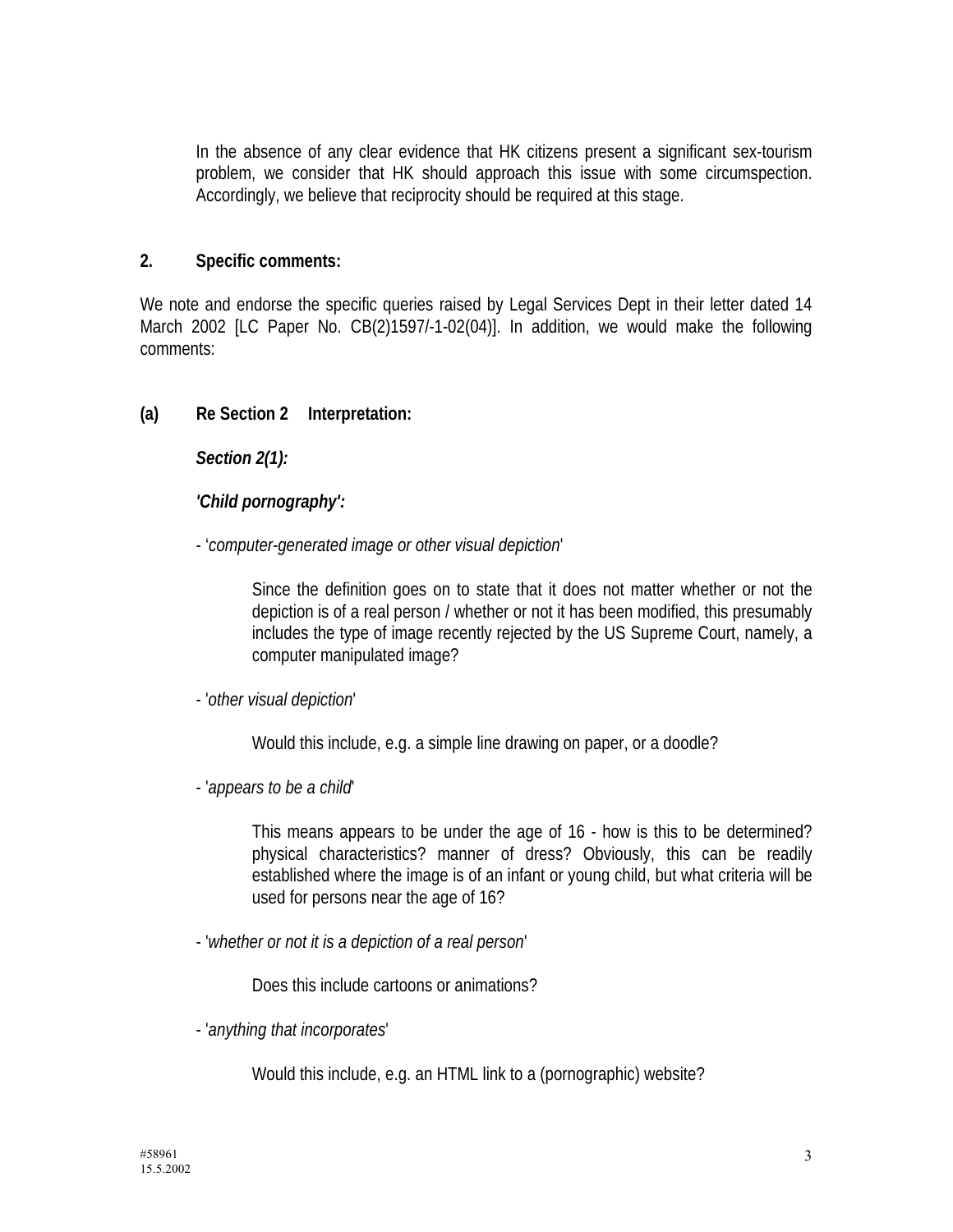# *'Pornographic depiction':*

### - *'appears to be engaged in explicit sexual conduct'*

Our general concern about this phrase has been noted above. Could this be interpreted to include, e.g. an image of an adult and a child merely '*cuddling*' in a bed, though there are no other explicit sexual features?

### *Section 2(2)(b):*

#### '*Shows*'

- would this include accidentally showing or displaying an image to another person?

## **(b) Re section 3 Offences**

As mentioned above, we remain concerned that the Administration has drafted these offences without any express reference to proof of a mental element. In particular, is it necessary to prove that a defendant '*knew*' his conduct involved or related to *'child pornography'*? The presumption of mens rea would require proof of a mental element along these lines, but having regard to the proposed defences (e.g. section 4(2)), it seems that strict liability is intended. However, this interpretation is by no means assured, especially in the light of recent case law dealing with strict liability offences. In effect, the issue is simply being left for determination by the courts at a later stage. We believe this is an important policy issue, which should be addressed at this stage, not when the matter happens to fall into the hands of the courts.

We would hope that the Administration intends to take steps to warn visitors to HK of the existence of these offences, especially since mere possession is intended to be an offence, so that anybody carrying anything amounting to child pornography would be alert to the need to get rid of such material before coming to or entering HK.

## *Section 3(3)*

In our first submission on the 1999 Bill, we expressed serious reservations about enacting an offence of mere possession. Repeating our comments:

'*It is a most insidious provision, as it means that a person who has done nothing antisocial by involving others in any way is subject not just to stringent penalties, but also to the search provisions set out later. This is a provision that could be used in the most draconian way to search and seize computers from private residences. The Committee's concern is that a person who comes into possession of such material inadvertently could*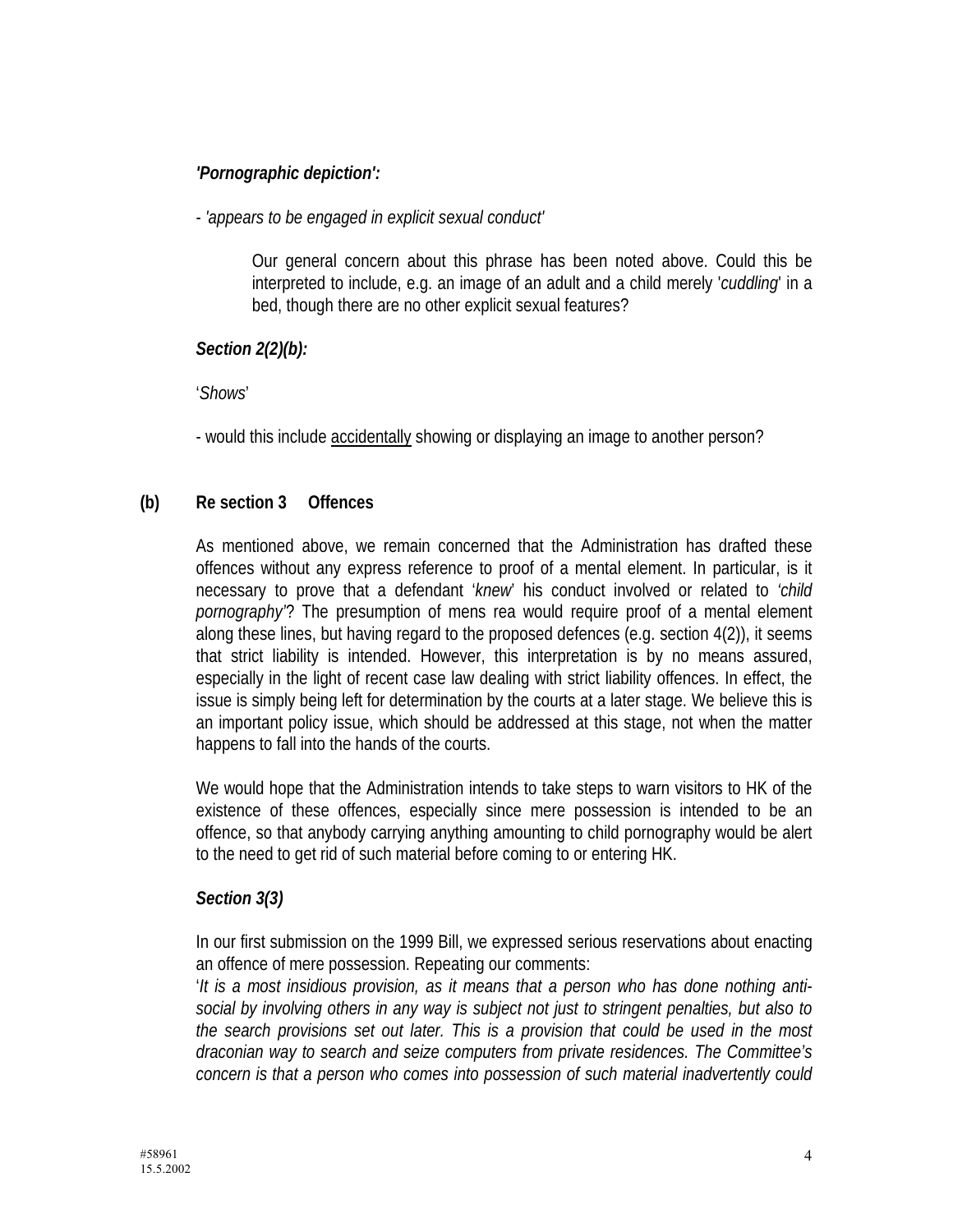*be charged with an offence and forced to rely on the [proposed] defences. Examples could be: (a) a person who purchased a publication not knowing that there was say one photograph, which could be classified as 'child pornography', might find himself on trial; (b) a person who surfs the internet and visits a site which unexpectedly contains offending material. Even if he should click immediately to another site the images would remain on his computer until replaced by more recent information. Under [this offence], these*  persons could be prosecuted. The very fact of a charge being brought would in all *likelihood destroy that person's reputation and career. Given the very small number of cases [prosecuted in HK] such a provision should be studied very cautiously.*'

#### **(c) Re section 4 Statutory Defences**

Although this section is a substantial improvement on the original proposal, its effect is still to place the burden on a defendant of '*establishing by evidence*' that he or she has some '*defence*' for his or her conduct involving child pornography. As already mentioned, insofar as several of the proposed defences purport to oblige a defendant to establish lack of knowledge or reasonable cause to suspect, they place a heavy burden on a defendant. In effect, everybody who uses a computer to download material is at the risk of conviction even though he or she may have inadvertently downloaded images amounting to child pornography, unless one of these defences is available and can be '*established*' by the defendant. This is particularly problematic given the rather nebulous nature of the defences - on occasion it may be easy to establish that the depiction has '*artistic merit*' or is used for a '*genuine educational, scientific or medical purpose*', or '*serves the public good*', but this will more often be highly contentious.

In addition, it remains unclear how far, if at all, the Administration in drafting these defences has attempted to deal with recent English case law ( *B(A Minor* and *R v K* ) suggesting that at common law, a defendant is entitled to rely on an honest but mistaken belief as a '*defence*' to a strict liability offence (even in the sexual context), with the burden of disproving the belief lying on the prosecution (contrary to the judicial position presently adopted in HK (see *AG v Fong Chin Yue [1995] 1 HKC 23*). The present proposals largely proceed not by requiring the prosecution affirmatively to prove intention, knowledge or even risk-taking by a defendant, but rather by requiring a defendant to '*establish*' that he or she was not negligent - that he or she '*took all reasonable steps*', '*did not have any reasonable cause to suspect*' - in dealing with what turns out to be child pornography.

In relation to section 4(5), for example, how is a defendant to establish that he or she took '*all reasonable steps*' to ascertain the age of a person depicted in a photograph or an image downloaded on a computer, as required by paragraph (b)? '*Reasonable*' by whose standards?